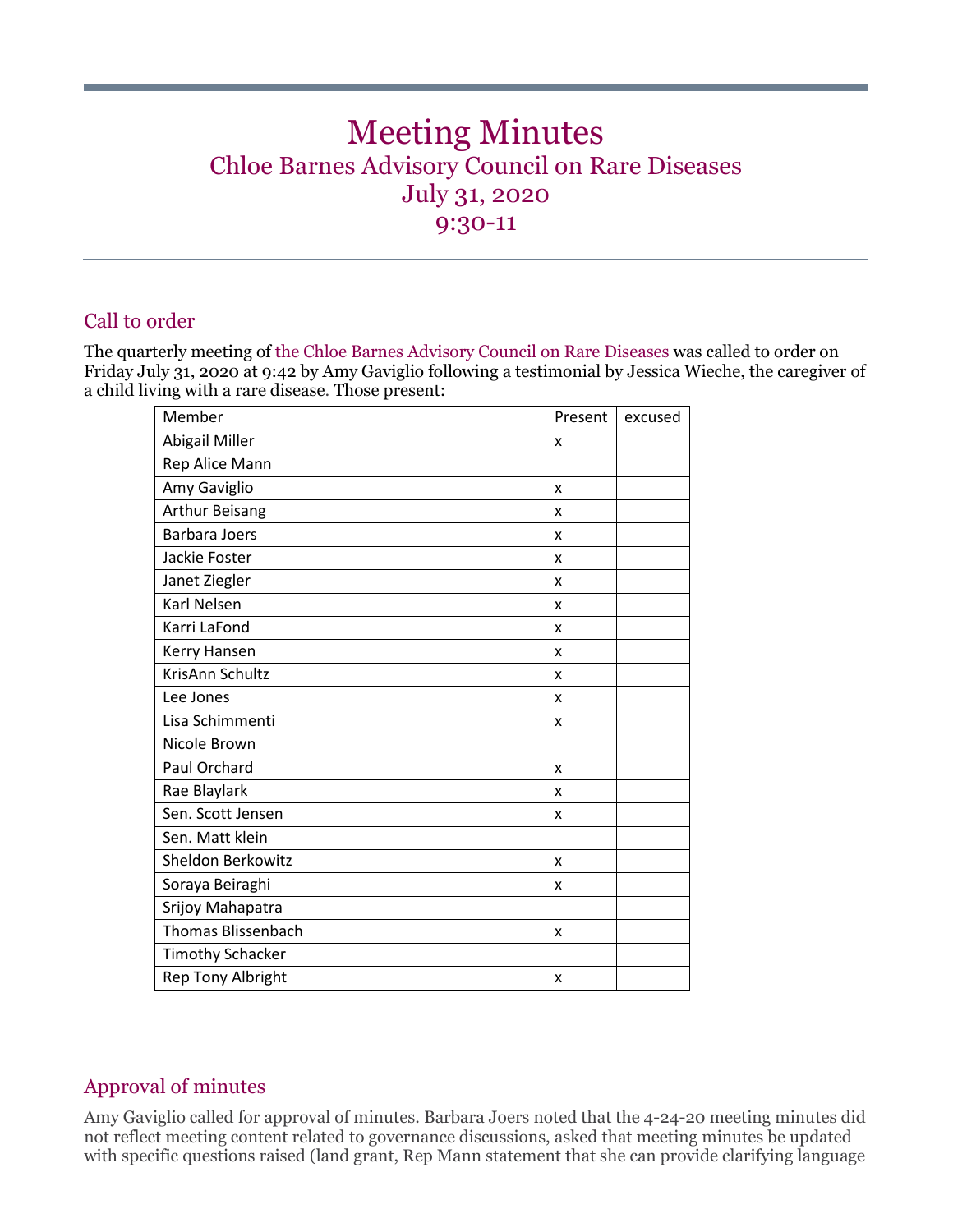for the legislation). Erica Barnes, administrator, agreed to review the minutes and ensure that the governance questions raised are reflected in the minutes. Motion made by Karl Nelsen to approve minutes, seconded by Paul Orchard, approved by Council by oral vote.

## Agenda- Work group updates:

9:50- barriers to care work group presentation.

Tom Blissenbach provided updates on the patient barriers to care survey, requested involvement of full Council in recruiting participants. Paul Ochard and Jackie Foster provided feedback (clarifications on in state/out of state participation) via chat

Dr. Berkowitz presented on care coordination work group. Summarized the work group's activities, opened up for questions. Dr. Berkowitz reported reaching out to University of Minnesota and Mayo to provide further education on transition of care for rare and complex patients moving from pediatrics to adult care as well as hearing from some subject matter experts.

Dr. Miller presented on the activities of the cost work group. She reported on presentations provided by subject matter experts as well as the findings of a recent focus group centered on cost barriers in the research space. Amy gaviglio provided a link related to the work of the work group

#### [\(https://hpo.jax.org/app/\)](https://hpo.jax.org/app/)

Amy Gaviglio presented two draft documents related to Council governance. The Operational Procedures document was displayed and Council member feedback solicited. Term limits and whether or not Council members could reapply was discussed. Dr. Berkowitz stated support for term limits to ensure new ideas being generated. Christine Kiel stated that the Council is only funded for 4 years. Paul Orchard supported operating on the assumption that the Council may continue after 4 years. Discussion was raised over how new members will be appointed, application process. This was not resolved, but various Council members indicated preference for application process. Rep. Albright then raised the issue of all members disclosing any conflicts of interest, economic interests that might arise for individual members as initiatives are pursued (this extends to any new affiliations a current Council member may engage in while on the Council). This could be done in the on boarding process. Rep Albright also raised concerns with the necessity of Council members to solicit permission from the Chair to communicate on behalf of the Council. Sheldon Berkowitz also raised concerns and cited his outreach to University of Minnesota and Mayo medical personnel as an example of how this procedure coud be too constraining. Rep. Albright suggested that the wording could read "do not engage in communication that is not in keeping with the Council's vision and mission". Amy Gaviglio stated that this is a document borrowed from other state committees and can be modified prior to formal approval. MS Gaviglio then moved to the approval process flowchart. In reference to the autonomy of the Council, Ms Gaviglio informed the Council that Ms Barnes will be scheduling a conversation with Office of General Council at the University of Minnesota to ensure alignment on approval processes. Rae Baylark commented that the Council should instate a transparent process by which requests from the public as well as Council actions and responses are tracked to allow for examination of implicit bias and to ensure transparency. Paul Orchard also stated the need to determine what the Council administrator can do unilaterally without going through a formal approval process. Amy Gaviglio stated that the executive subcommittee would continue to develop these processes

## Council logistics and communications

Ms Barnes presented on the need for a more systematic communication process for the Council. She is developing Box folders and a Council calendar to allow for 1.) sharing of essential readings and documents 2.) member to member sharing 3.) upcoming events and meetings of interest. When Box set up is finalized Ms Barnes will provide instructions to work groups as well as individuals.